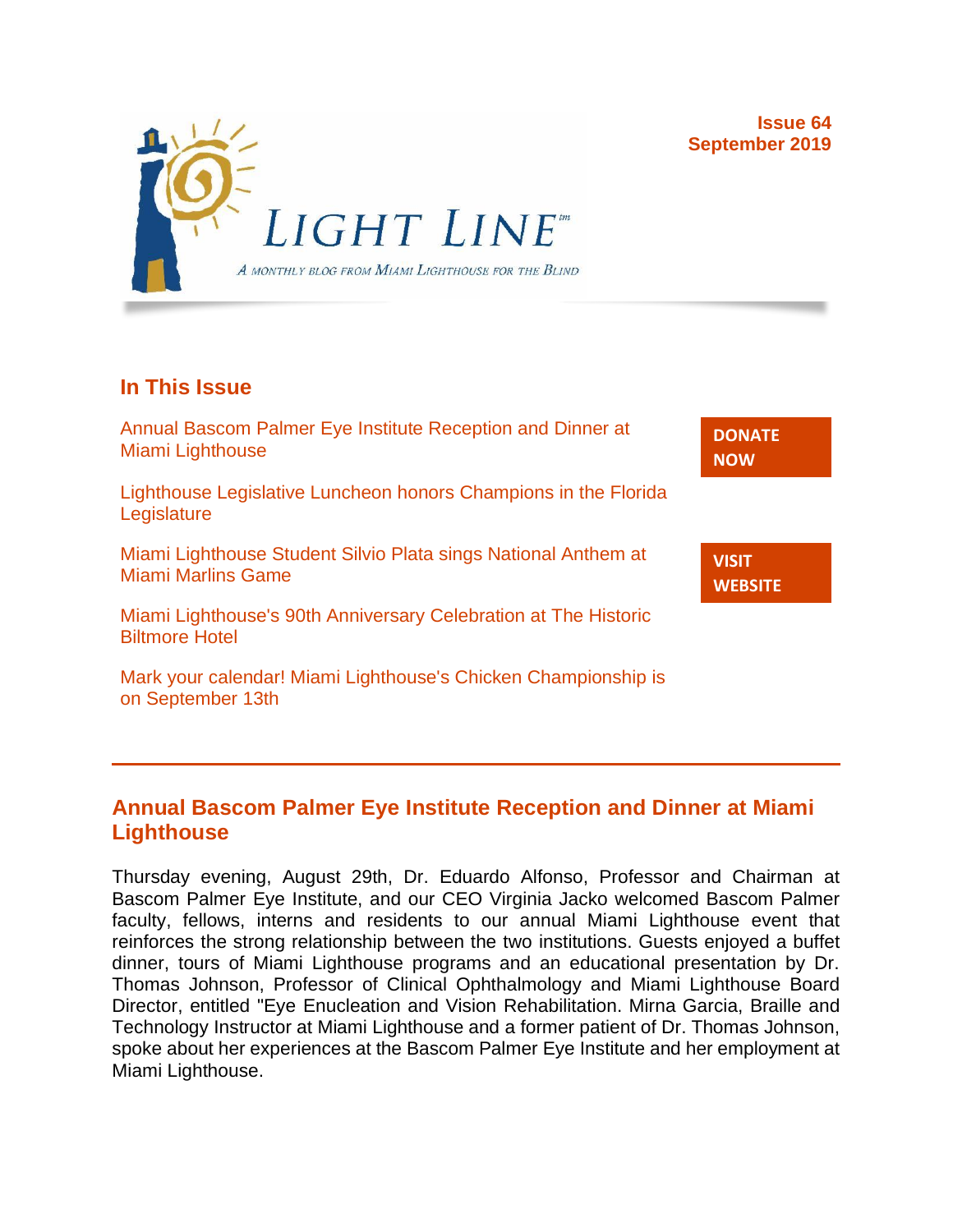As early as 1943, Dr. Bascom Palmer, University of Miami Trustee and President of Miami Lighthouse's Board of Directors from 1947 to 1952, discussed the establishment of an eye clinic to serve the local community. Dr. Bascom Palmer made it his life's work to raise funds and support for the eye hospital in cooperation with Miami Lighthouse. Six years later, Miami Lighthouse contributed substantial funds toward the building of the Bascom Palmer Eye Institute. A strong collaboration between the two institutions continues to this day, as both entities transform lives through vision-related services and research. As part of this ongoing collaboration, Dr. Thomas Johnson invited CEO Jacko to write a chapter entitled "Psychological and Cognitive Adjustment to Vision Loss," for his forthcoming book Anophthalmia: The Experts Guide to Medical and Surgical Management.



*Bascom Palmer Eye Institute Doctor's: Sander Dubovy, MD, Miami Lighthouse Board Director and Professor of Clinical Ophthalmology Thomas Johnson, MD, Professor and Chairman, Eduardo Alfonso, MD, and CEO Virginia Jacko in the Miami Lighthouse Vision Solutions Center*

### **Lighthouse Legislative Luncheon honors Champions in the Florida Legislature**

The Young Professionals of the Lighthouse recently hosted our annual Legislative Luncheon honoring Miami Lighthouse champions in the Florida Legislature. Appreciation was expressed to city and county elected officials for their ongoing support for many of our Miami Lighthouse programs including our Florida Heiken Children's Vision Program, as well as, our Senior Group Health and Activities Program.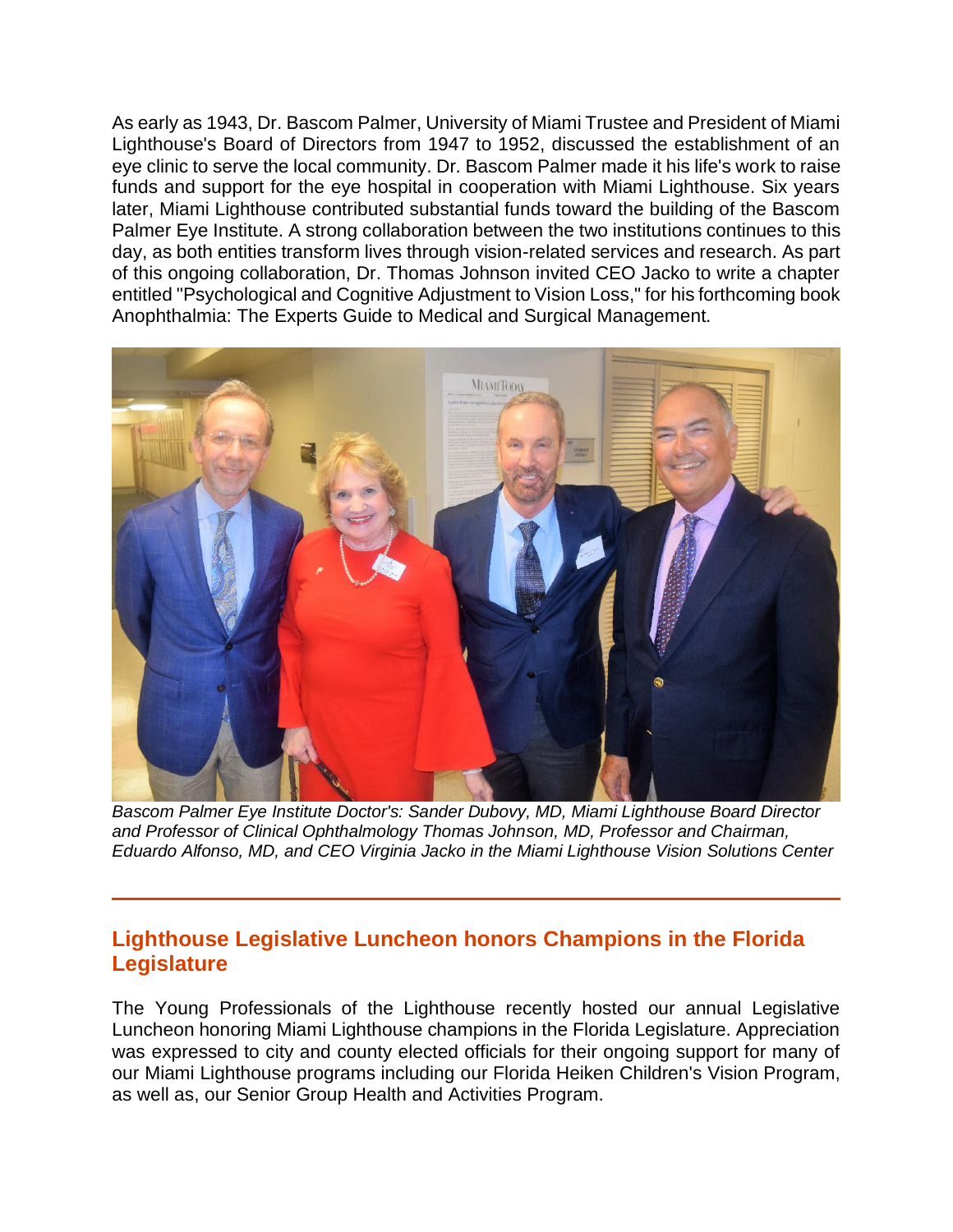Guests were welcomed by Lighthouse Board Chairman George Foyo. A highlight of the afternoon was a musical performance by our Music Program student ensemble. Special thanks was also given to Mitch Bierman of Weiss Serota Helfman Cole & Bierman, for the firm's sponsorship of this year's luncheon.



*Adita Vazquez, Lion's District Governor 35-N, Representative Michael Grieco, Representative Nicholas Duran, CEO Virginia Jacko, Representative Juan Fernandez-Barquin, Representative Ana Maria Rodriguez, Board Chair George Foyo and Norby Rudel, President of Miami Rotary Club.*

#### **Miami Lighthouse Student Silvio Plata sings National Anthem at Miami Marlins Game**

Miami Marlins game attendees were treated to a special performance of the National Anthem by one of our Miami Lighthouse stars Silvio Plata. It was a wonderful evening at the ballpark all thanks to the Miami Marlins Foundation for creating an unforgettable evening!

Silvio, a cancer survivor, is a talented pianist and singer, and especially skilled at typing and reading Braille. He recently excelled at the National Braille Challenge where he was tested on reading comprehension, spelling, speed and accuracy, proofreading and charts and graphs. Ilena Plata, Silvio's mother, noted that "Miami Lighthouse was the first door that opened to us when Silvio was 18 months old and he lost both his eyes. Where he is now would not be possible without Miami Lighthouse and all their support." You can watch his performance below.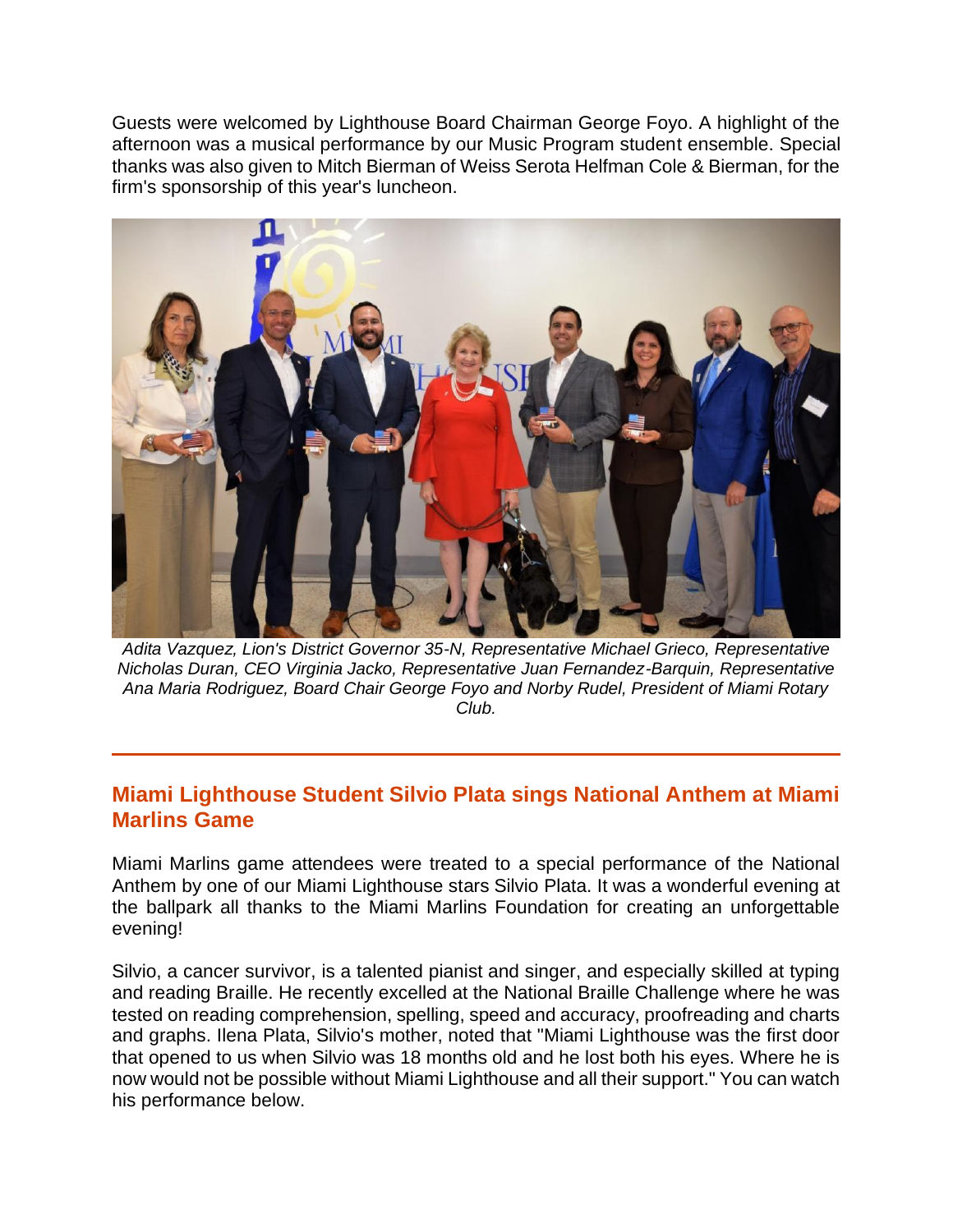

*Watch Miami Lighthouse Student Silvio Plata Sing the National Anthem at Miami Marlins Game*

## **Miami Lighthouse's 90th Anniversary Celebration at The Historic Biltmore Hotel**

Join Miami's most influential philanthropists, business and civic leaders on Saturday, January 25, 2020, as Miami Lighthouse celebrates 90 years of service to the blind and visually impaired. The milestone gala is presented by Northern Trust and is a black tie event. Individual tickets are \$700, and sponsorship opportunities are available, as well as, advertisements congratulating Miami Lighthouse in the official 90th Anniversary Celebration program booklet. To purchase tickets, a table, or to place an advertisement in the program, please contact Cameron Sisser at csisser@miamilighthouse.org or at 786-362-7515.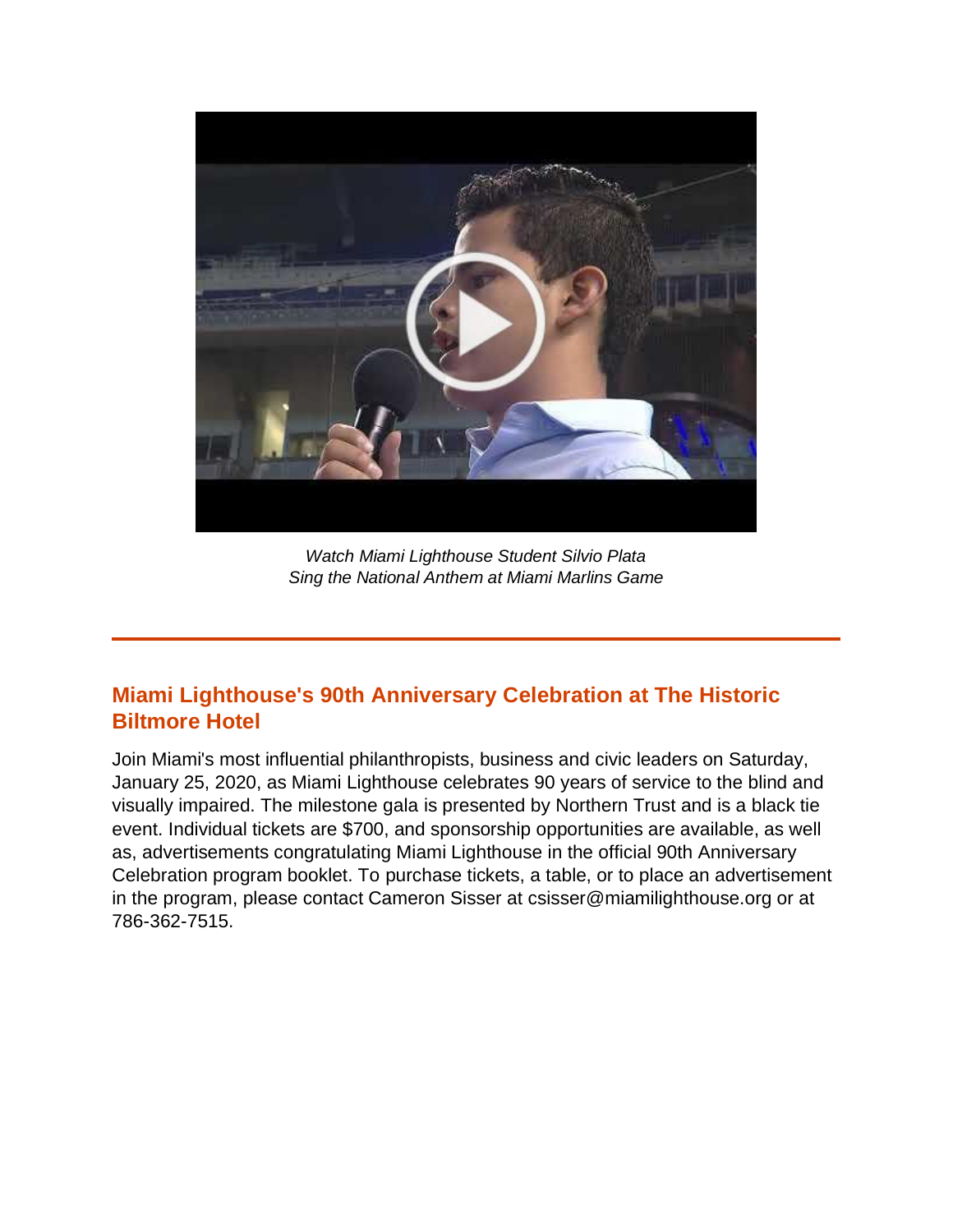

*90th Anniversary Celebration Save the Date*

# **Mark your calendar! Miami Lighthouse's Chicken Championship is on September 13th**

Join us for our Annual Miami Lighthouse Chicken Championship Wing Eating Contest sponsored by AXS Law at Batch Gastropub! All proceeds go towards back to school supplies for Miami Lighthouse students.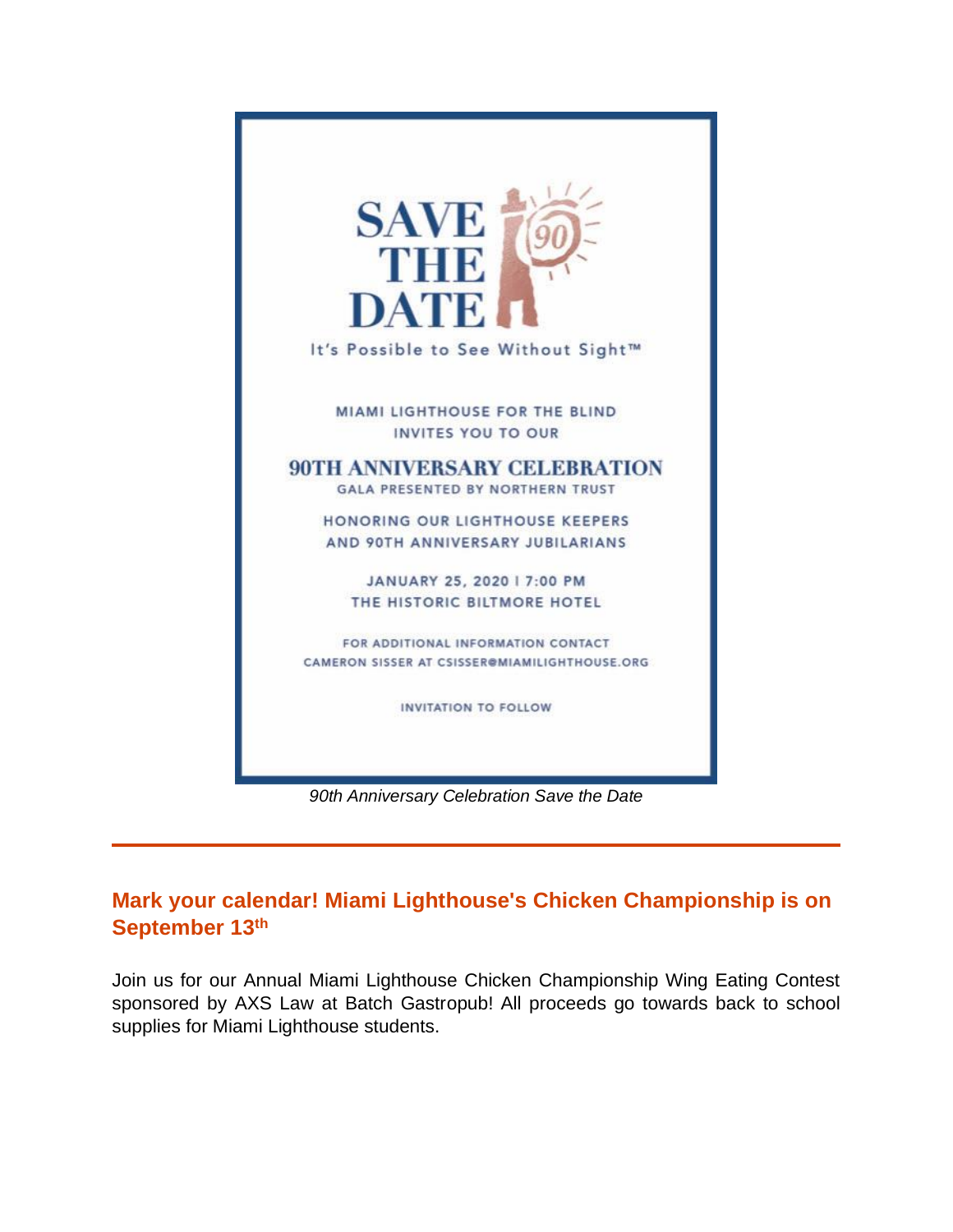Network with local young professionals on Friday, September 13th and enjoy a complimentary drink, appetizers, and happy hour pricing beginning at 6:30 p.m. The wing eating contest will start at 8:00 p.m. Come as a spectator or a participant and help support a great cause while enjoying some friendly competition.

\$20 donation for spectators, \$50 entry for competitors (limited competitor tickets available).

For tickets, click [here.](https://nam04.safelinks.protection.outlook.com/?url=http%3A%2F%2Fr20.rs6.net%2Ftn.jsp%3Ff%3D001Y1bADlv74FiMqvrhp_mwGRUjMrulEBZHZ4YxrND_5-v_N0BWyneF-ADpO__Bj-ryTm-ABMWuGeZFSO9e3YYqYjWgc73XGapkUwriTReS4BtMcukd_WdDP7z8hip2_dHtjTEGBN3gWA7HI7bYtujlU-PBBg7UHIT6d9skayVUAC8arK6tVGlf8rB87Ia3LovT7MIQmVC6FobRgIfJhQ8SwDIjlRPfFjwvtdgl4dTfTDa_e3noZ5mdeBDT9HMJiO0Pa-RymhFwLEWpc_j6VfRTYMzv0wNpekqx%26c%3DKbHd5thAe6aMFt596YOyDXZ4kTpVIa83PHpeEBGWvh3_FkNPMh82sw%3D%3D%26ch%3DgggmOB2ceKlJ4mI0yb8Ly_eFxeLV6YiWtKLqkp558j9FqRH5gFofGw%3D%3D&data=01%7C01%7C%7C35e126e302b04013dd7b08d73301f006%7C66a476e60da84cba906ec8bcb77c1683%7C0&sdata=8T6y%2BFmvNnYWUSf9sR884G1uwVic3o3OUw27wAhIWew%3D&reserved=0)

Help spread the word by sharing our event on **Facebook**.



*Miami Lighthouse Chicken Championship Invitation*